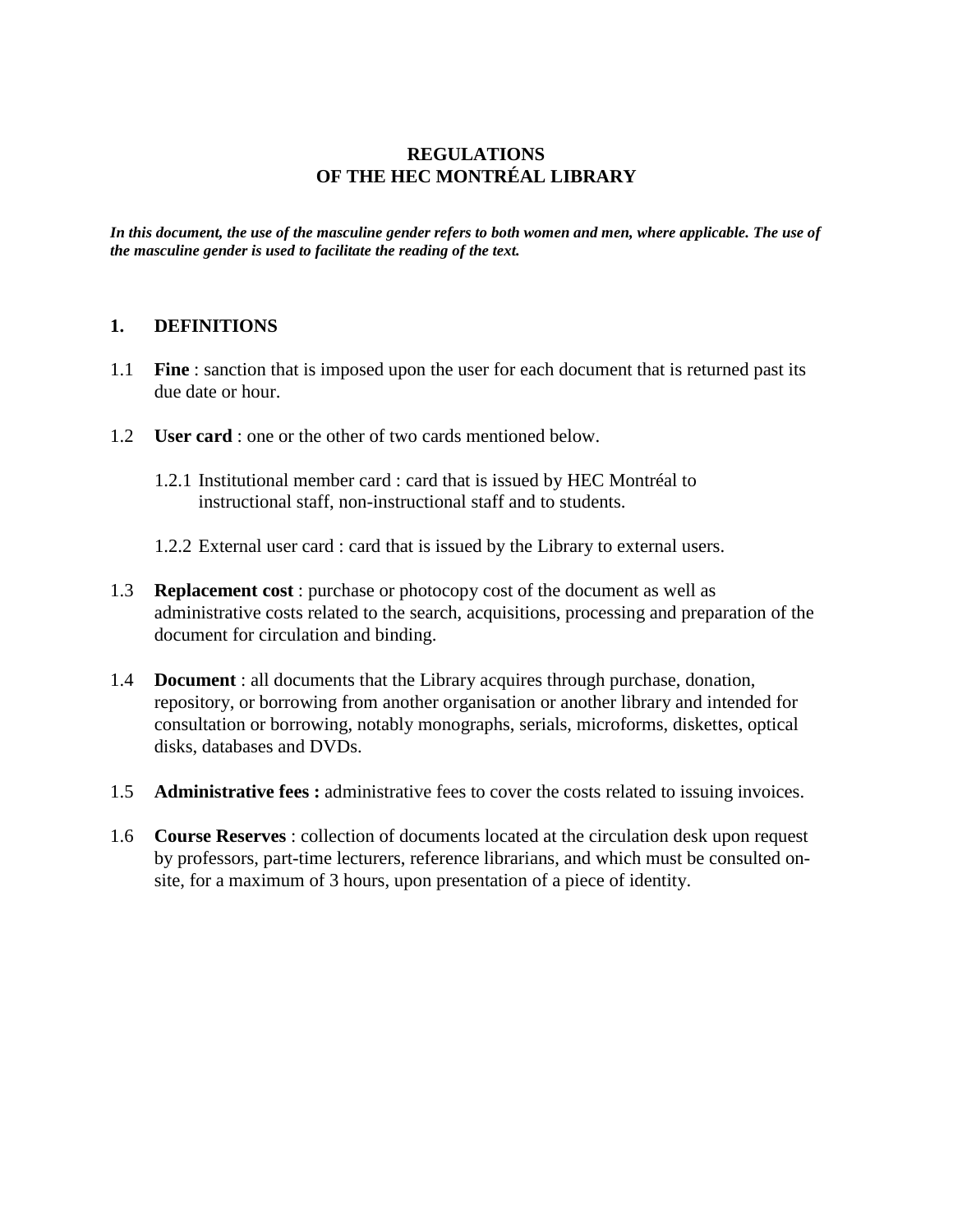#### **2. TERMS OF ACCESS**

- 2.1 Access to the Library and its services is granted as a priority to the HEC Montréal : active students, instructors, non-instructor staff, alumni, and retirees of the School.
- 2.2 The Library Director's Office can grant certain privileges to external users. In these cases, fees may be charged.
- 2.3 At all times, library staff or a security agent may request to see a student ID card or a piece of identity.
- 2.4 The Library Director's Office reserves the right to restrict or prohibit access to the Library and its services.

## **3. RESPONSIBILITIES OF THE USER**

- 3.1 The user must contribute to the maintenance of order and cleanliness of the premises.
- 3.2 The user may consume bottled water as well as other non-alcoholized drinks as long as they are contained in a lidded container.
- 3.3 The user must abstain from consuming food in the Library.
- 3.4 The user must maintain the order of the collections.
- 3.5 The user must keep documents in good condition and avoid adding annotations, highlighting text or damaging them by any other means.
- 3.6 The user must not reshelf consulted documents themselves, but rather, must place the documents in designated areas for reshelving by Library staff.
- 3.7 The user must abstain from disruptive behaviour and notably, from speaking loudly or from speaking on a phone within the Library premises.
- 3.8 The user must not install software, or modify the configuration of installed software, or run programs on the workstations of the Library. The user must respect the [Politique de sécurité](http://www.hec.ca/direction_services/secretariat_general/juridique/reglements_politiques/documents/politique_securite_information.pdf)  [de l'information o](http://www.hec.ca/direction_services/secretariat_general/juridique/reglements_politiques/documents/politique_securite_information.pdf)f the School.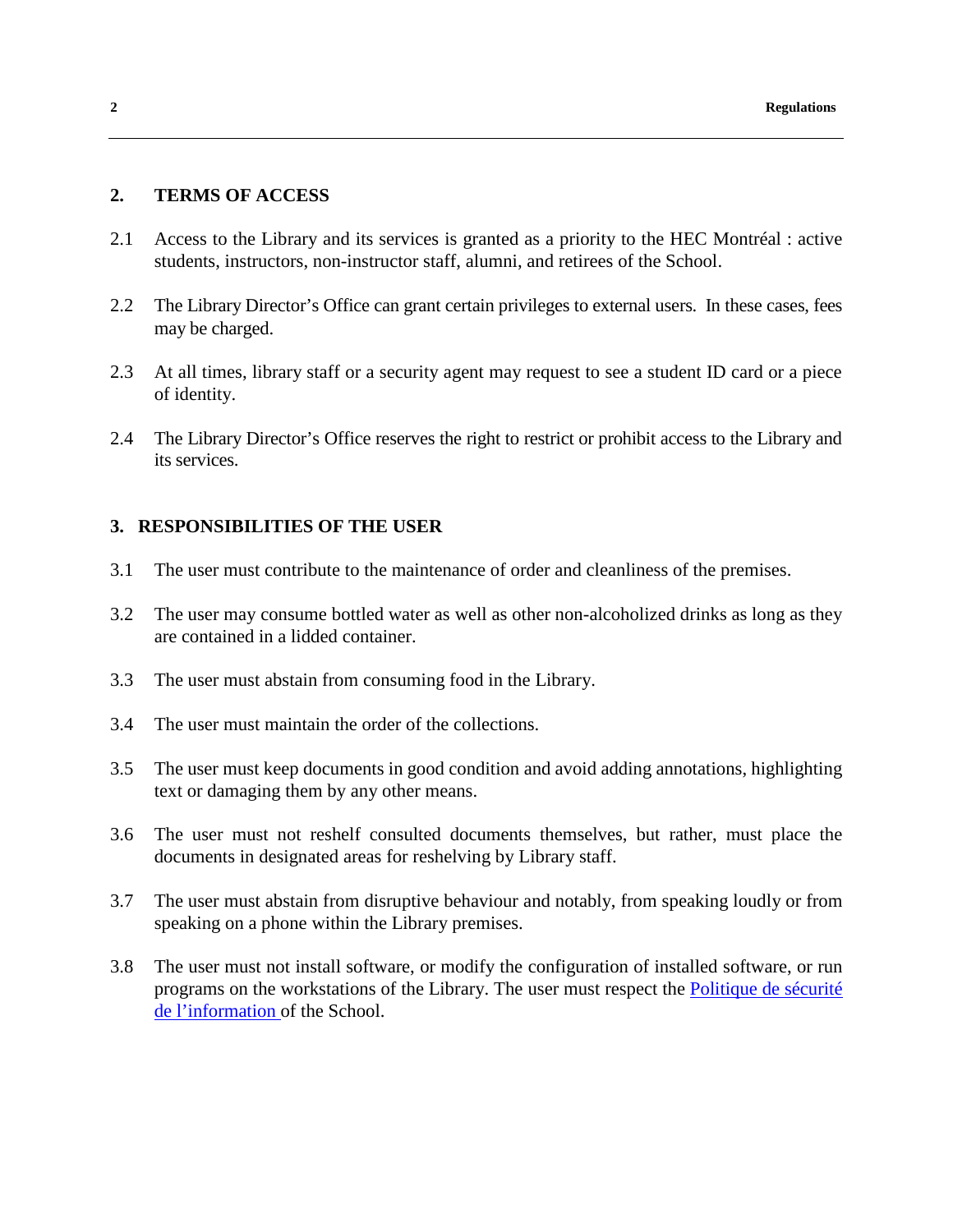- 3.9 The user must respect the *Copyright Act* when using the information resources of the Library. This law permits a fair use of works for educational purposes, private study and research.
- 3.10 A user can gain access to the Library's databases upon authentication by ID and password.
- 3.11 A user may only use the Library's databases for educational and non-commercial research purposes.
- 3.12 A user cannot enter the Library premises accompanied by animals, unless the animal is trained to assist the user with an impairment.
- 3.13 The user cannot enter the Library on inline skates or on a skateboard.
- 3.14 The user must necessarily walk through the security and detection barriers and must allow, upon demand, an inspection of his bags and belongings when exiting the premises.
- 3.15 The user is solely responsible for the protection and security of his belongings. The School declines all responsibility for lost objects or any damaged personal effects.

### **4. BORROWING CONDITIONS**

- 4.1 The user card must be presented in order to borrow documents.
- 4.2 The Library Director's Office determines the length of the loan periods and the number of documents that can be borrowed according to user categories and document categories. They also determine the fees and fines related to the borrowing of documents.
- 4.3 The user is responsible for borrowed documents recorded in his user account until the time the document is discharged in the library system.
- 4.4 The Library Director's Office imposes fees and fines for overdue documents according to the Fees and Fines structure of the Library (see [website\)](http://www.hec.ca/en/library/services/borrowing-ill.html).
- 4.5 Borrowed documents can be renewed under certain conditions :
	- 4.5.1 The document cannot be on hold for another user;
	- 4.5.2 The document cannot have undergone a change in status, for example, such as being placed on Course Reserves by an instructor; and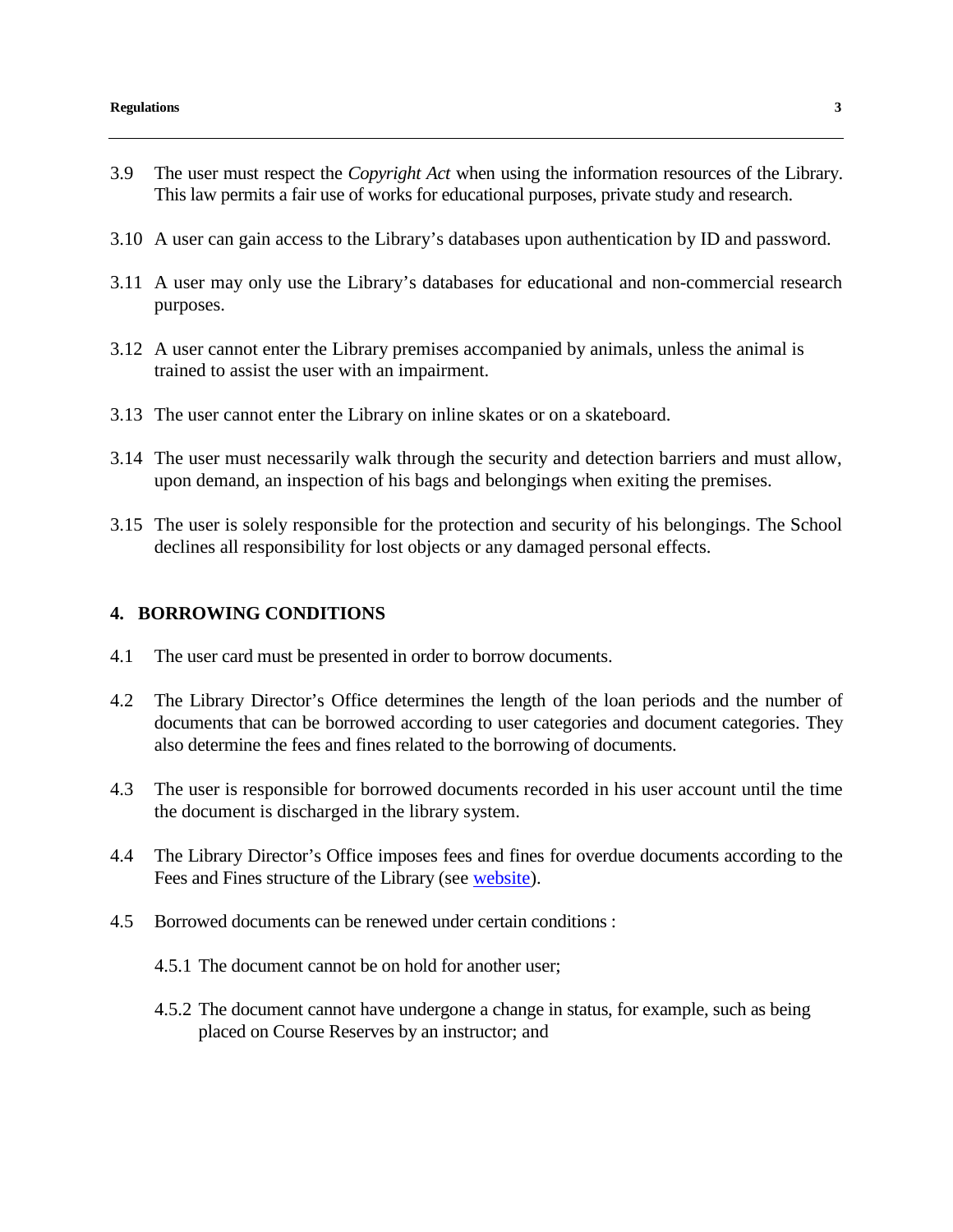4.5.3 The user's account must be in good standing.

- 4.6 All borrowed documents can be placed on hold. The circulation desk notifies the user when the document becomes available. The user must collect the document at the circulation desk within seven (7) days following the availability of the document.
- 4.7 A user that retains documents beyond the due date cannot borrow other documents before returning the document and paying any overdue fees.
- 4.8 The user receives notices from the Library by email or phone. However, the user remains responsible at all times to return or renew the documents within the prescribed periods.
- 4.9 When a document is recalled to the Library, the user must return it no later than 48 hours after having received the notice. Fees are applied for each document that is not returned within the prescribed period.
- 4.10 Users are responsible for any deterioration or loss of a document registered to their accounts. They must assume the replacement cost for the document as well as administrative fees.
- 4.11 All borrowed documents are considered missing beyond 56 days overdue and the user must assume the replacement cost for the document as well as administrative fees and any outstanding overdue fees. A user that returns a document after the bill has been sent is still expected to pay the administrative fees as well as any outstanding fees.
- 4.12 A document that is borrowed through the interlibrary loan service is subject to the borrowing conditions of the library that is loaning the document.
- 4.13 The Library's borrowing conditions apply to interlibrary loans, as required, with adaptations.

# **5. VIOLATIONS AND SANCTIONS**

- 5.1 Consists of violations according to the following acts of this regulation :
	- 5.1.1 Failure to respect the terms of access, circulation and the policies in force;
	- 5.1.2 Refusal or omittance to pay imposed fees and fines; and
	- 5.1.3 Theft, attempted theft and acts of violence with regards to the documents and resources of the Library.